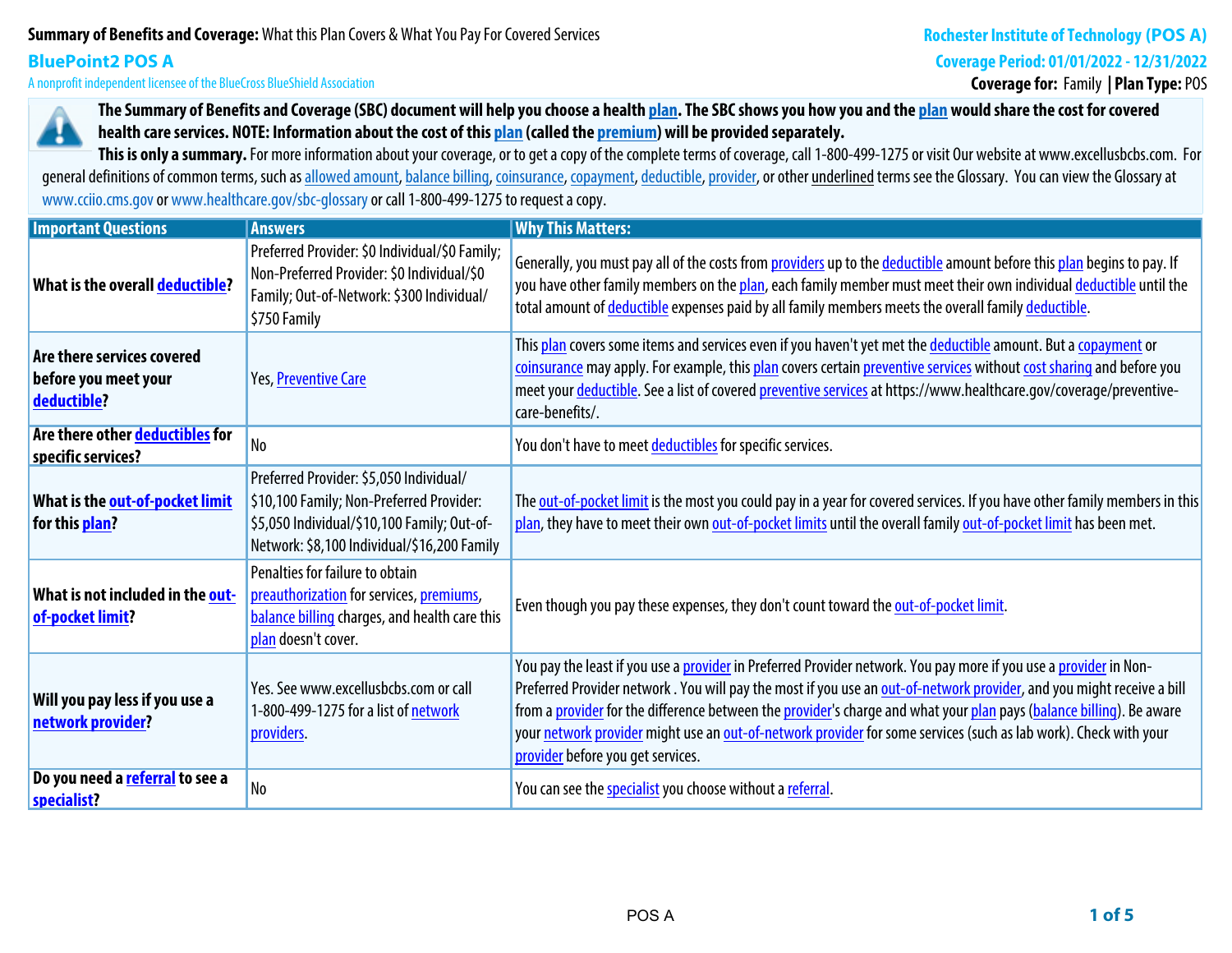**All copayment and coinsurance costs shown in this chart are after your deductible has been met, if a deductible applies.**

|                                                                                                                                                             | <b>Services You May Need</b>                                       |                                                                                                  | <b>What You Will Pay</b>                                                                                |                                                                                                                                         |                                                                                                                                                                                                                                                                                              |  |
|-------------------------------------------------------------------------------------------------------------------------------------------------------------|--------------------------------------------------------------------|--------------------------------------------------------------------------------------------------|---------------------------------------------------------------------------------------------------------|-----------------------------------------------------------------------------------------------------------------------------------------|----------------------------------------------------------------------------------------------------------------------------------------------------------------------------------------------------------------------------------------------------------------------------------------------|--|
| <b>Common Medical Event</b>                                                                                                                                 |                                                                    | <b>Preferred Provider</b><br>(You will pay the least)                                            | <b>Non-Preferred</b><br><b>Provider</b><br>(You will pay more)                                          | <b>Out-of-Network</b><br><b>Provider</b><br>(You will pay the most)                                                                     | <b>Limitations, Exceptions, &amp; Other Important</b><br><b>Information</b>                                                                                                                                                                                                                  |  |
| If you visit a health<br>care provider's office<br>or clinic                                                                                                | Bd_Sck USdVh[eff fa fd/8f S`<br>[ \gdk ad[ <sup><i>n</i></sup> Wee | \$30 Copay/visit                                                                                 | \$35 Copay/visit                                                                                        | 20% Coinsurance<br>Deductible applies                                                                                                   | $\alpha$ W                                                                                                                                                                                                                                                                                   |  |
|                                                                                                                                                             | EbVU[S1ef h[e[f                                                    | \$35 Copay/visit                                                                                 | \$50 Copay/visit                                                                                        | 20% Coinsurance<br>Deductible applies                                                                                                   |                                                                                                                                                                                                                                                                                              |  |
|                                                                                                                                                             | BOVINV f[hWUSOWeUdWV [Y!<br>$L_g$   Sf[a                           | Adult Physical: No Charge<br>Adult Immunizations:<br>No Charge<br>Well Child Visit:<br>No Charge | Adult Physical: No Charge<br><b>Adult Immunizations:</b><br>No Charge<br>Well Child Visit:<br>No Charge | Adult Physical: Not Covered<br><b>Adult Immunizations:</b><br>Not Covered<br>Well Child Visit:<br>20% Coinsurance<br>Deductible applies | You may have to pay for services that aren't<br>preventive. Ask your provider if the services<br>needed are preventive. Then check what your<br>plan will pay for.1 Exam per year                                                                                                            |  |
| If you have a test                                                                                                                                          | 6[SY` aef[UfVef/j ŽdSkł<br>T'aaVi ad fi                            | X-Ray: \$50 Copay/visit<br>Blood Work: No Charge                                                 | X-Ray: \$50 Copay/visit<br>Blood Work: No Charge                                                        | X-Ray: 20% Coinsurance<br>Blood Work: 20%<br>Coinsurance<br>Deductible applies                                                          | @a` W                                                                                                                                                                                                                                                                                        |  |
|                                                                                                                                                             |                                                                    |                                                                                                  | \$75 Copay/visit                                                                                        | 20% Coinsurance<br>Deductible applies                                                                                                   |                                                                                                                                                                                                                                                                                              |  |
| If you need drugs to<br>treat your illness or<br>condition<br>More information<br>about prescription<br>drug coverage is<br>available at<br>www.OptumRx.com | FM#/9WWdUVdqYefi                                                   | \$15 copay 30-day<br>Wegmans<br>\$37.50 copay 90-day<br>Wegmans or mail                          | \$17 copay 30-day<br>other participating<br>retail                                                      | \$17 copay 30-day plus<br>any excess charges by<br>pharmacy                                                                             | No 90-day supply at non-Wegmans retail.<br>Higher copays for maintenance medications at                                                                                                                                                                                                      |  |
|                                                                                                                                                             | FMd\$ / Bd/WMdW TdS` V VdgYef                                      | \$35 copay 30-day<br>Wegmans<br>\$87.50 copay 90-day<br>Wegmans or mail                          | \$40 copay 30-day<br>other participating<br>retail                                                      | \$40 copay 30-day plus<br>any excess charged by<br>pharmacy                                                                             | non-Wegmans retail pharmacy after 3 fills.<br>Certain breast cancer risk reducing medications<br>in certain cases, smoking cessation medications<br>for those over age 18 for certain duration at no<br>charge and for women, generic oral<br>contraceptives are covered with a copay of \$0 |  |
|                                                                                                                                                             | FM4%/@a` Žod/W/dd/W<br>ToS V VobyYefi                              | \$50 copay 30-day<br>Wegmans<br>\$125 copay 90-day<br>Wegmans or mail                            | \$60 copay 30-day<br>other participating<br>retail                                                      | \$60 copay 30-day plus<br>any excess charges by<br>pharmacy                                                                             |                                                                                                                                                                                                                                                                                              |  |
| If you have outpatient<br>surgery                                                                                                                           | Facility fee (e.g., ambulatory<br>surgery center)                  | \$70 Copay                                                                                       | \$140 Copay                                                                                             | 20% Coinsurance<br>Deductible applies                                                                                                   | None                                                                                                                                                                                                                                                                                         |  |
|                                                                                                                                                             | Physician/surgeon fees                                             | \$50/surgery Copay                                                                               | \$50/surgery Copay                                                                                      | 20% Coinsurance<br>Deductible applies                                                                                                   |                                                                                                                                                                                                                                                                                              |  |
| ;Xkag`WW<br>. <b>_ w[</b> sfw <b>_ w[U</b> s^<br>SffWf[a`                                                                                                   | <b>Emergency room care</b>                                         | \$115 Copay/visit                                                                                | \$140 Copay/visit                                                                                       | \$140 Copay/visit<br>Deductible does not apply                                                                                          | None                                                                                                                                                                                                                                                                                         |  |
|                                                                                                                                                             | <b>Emergency medical</b><br>transportation                         | No Charge                                                                                        | No Charge                                                                                               | No Charge<br>Deductible does not apply                                                                                                  | None                                                                                                                                                                                                                                                                                         |  |
|                                                                                                                                                             | <b>Urgent care</b>                                                 | \$55 Copay/visit                                                                                 | \$55 Copay/visit                                                                                        | 20% Coinsurance<br>Deductible applies                                                                                                   | None                                                                                                                                                                                                                                                                                         |  |
| ;Xkag ZShWS Zaeb[fS^<br><b>efSk</b>                                                                                                                         | Facility fee (e.g., hospital room)                                 | $$150$ Copay                                                                                     | \$200 Copay                                                                                             | 20% Coinsurance<br>Deductible applies                                                                                                   |                                                                                                                                                                                                                                                                                              |  |
|                                                                                                                                                             | Physician/surgeon fees                                             | No Charge                                                                                        | No Charge                                                                                               | 20% Coinsurance<br>Deductible applies                                                                                                   | None                                                                                                                                                                                                                                                                                         |  |

\* For more information about limitations and exceptions, see plan or policy document at www.excellusbcbs.com **2 of 5**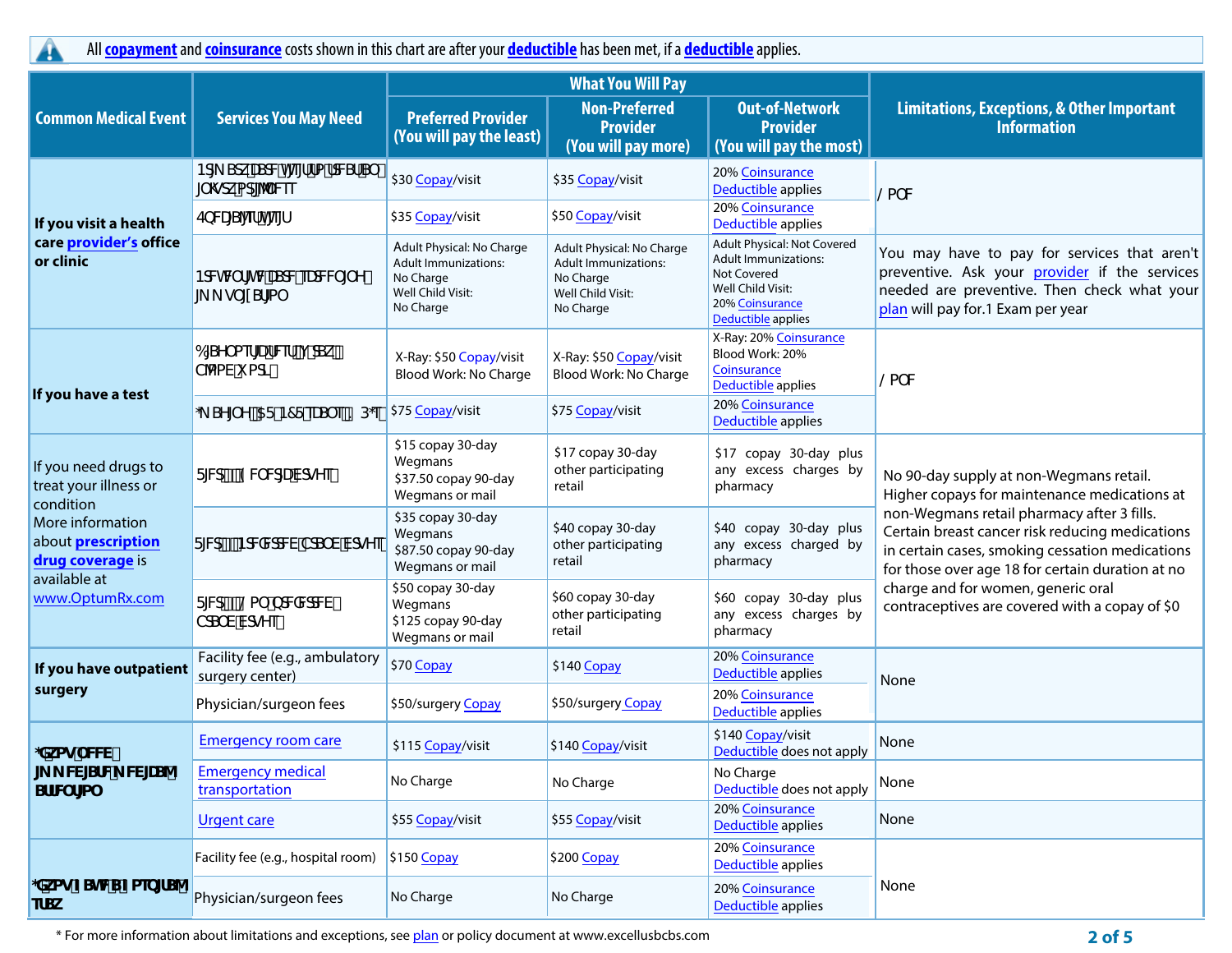|                                                                                                                                                  |                                                         | <b>What You Will Pay</b>                              |                                                                |                                                                     |                                                                             |  |
|--------------------------------------------------------------------------------------------------------------------------------------------------|---------------------------------------------------------|-------------------------------------------------------|----------------------------------------------------------------|---------------------------------------------------------------------|-----------------------------------------------------------------------------|--|
| <b>Common Medical Event</b>                                                                                                                      | <b>Services You May Need</b>                            | <b>Preferred Provider</b><br>(You will pay the least) | <b>Non-Preferred</b><br><b>Provider</b><br>(You will pay more) | <b>Out-of-Network</b><br><b>Provider</b><br>(You will pay the most) | <b>Limitations, Exceptions, &amp; Other Important</b><br><b>Information</b> |  |
| If you need mental<br>health, behavioral<br>health, or substance<br>abuse services                                                               | <b>Outpatient Services</b>                              | \$35 Copay/Visit                                      | \$50 Copay/Visit                                               | 20% Coinsurance<br>Deductible applies                               | None                                                                        |  |
|                                                                                                                                                  | Inpatient services                                      | \$150 Copay                                           | \$200 Copay                                                    | 20% Coinsurance<br>Deductible applies                               |                                                                             |  |
| If you are pregnant                                                                                                                              | Office visits                                           | No Charge                                             | No Charge                                                      | 20% Coinsurance<br>Deductible applies                               | Cost sharing does not apply for preventive<br><b>Services</b>               |  |
|                                                                                                                                                  | Childbirth/delivery<br>professional services            | No Charge                                             | No Charge                                                      | 20% Coinsurance<br>Deductible applies                               | None                                                                        |  |
|                                                                                                                                                  | Childbirth/delivery<br>facility services                | \$150 Copay                                           | \$200 Copay                                                    | 20% Coinsurance<br>Deductible applies                               |                                                                             |  |
| If you need help<br>recovering or<br>have other special<br>health needs                                                                          | Home health care                                        | No Charge                                             | No Charge                                                      | 20% Coinsurance<br>Deductible applies                               | Deductible is limited to \$50 Out-of-Network                                |  |
|                                                                                                                                                  | <b>Rehabilitation services</b>                          | \$50 Copay/visit                                      | \$50 Copay/visit                                               | 20% Coinsurance<br>Deductible applies                               | 45 Visits per year limit                                                    |  |
|                                                                                                                                                  | <b>Habilitation services</b>                            | \$50 Copay/visit                                      | \$50 Copay/visit                                               | 20% Coinsurance<br>Deductible applies                               | 45 Visits per year limit                                                    |  |
|                                                                                                                                                  | <b>Skilled nursing care</b>                             | \$200 Copay                                           | \$200 Copay                                                    | 20% Coinsurance<br>Deductible applies                               | 45 Visits per year limit                                                    |  |
|                                                                                                                                                  | Durable medical equipment                               | 20% Coinsurance                                       | 20% Coinsurance                                                | 20% Coinsurance<br>Deductible applies                               | None                                                                        |  |
|                                                                                                                                                  | <b>Hospice services</b>                                 | No Charge                                             | No Charge                                                      | 20% Coinsurance<br>Deductible applies                               | Family bereavement counseling limited to 5<br>Visits per year               |  |
| If your child needs<br>dental or eye care                                                                                                        | Children's eye exam                                     | \$35 Copay/visit                                      | \$50 Copay/visit                                               | <b>Not Covered</b>                                                  | 1 Exam per year                                                             |  |
|                                                                                                                                                  | Children's glasses                                      | <b>Not Covered</b>                                    | <b>Not Covered</b>                                             | <b>Not Covered</b>                                                  | None                                                                        |  |
|                                                                                                                                                  | Children's dental check-up                              | Not Covered                                           | <b>Not Covered</b>                                             | Not Covered                                                         |                                                                             |  |
| <b>Excluded Services &amp; Other Covered Services:</b>                                                                                           |                                                         |                                                       |                                                                |                                                                     |                                                                             |  |
| Services Your Plan Generally Does NOT Cover (Check your policy or plan document for more information and a list of any other excluded services.) |                                                         |                                                       |                                                                |                                                                     |                                                                             |  |
| Cosmetic surgery                                                                                                                                 | Dental care (Child)<br>Dental care (Adult)<br>$\bullet$ |                                                       |                                                                |                                                                     |                                                                             |  |
| Long-term care                                                                                                                                   | <b>Prescription Drugs</b>                               |                                                       |                                                                |                                                                     | Private-duty nursing                                                        |  |
| Routine foot care                                                                                                                                | Weight loss programs                                    |                                                       |                                                                |                                                                     |                                                                             |  |

## Other Covered Services (Limitations may apply to these services. This isn't a complete list. Please see your plan document.)

**• Acupuncture • Bariatric surgery • Chiropractic care • Hearing aids • Infertility treatment • Non-emergency care when traveling outside the U.S. • Routine eye care (Adult)**

\* For more information about limitations and exceptions, see plan or policy document at www.excellusbcbs.com **3 of 5**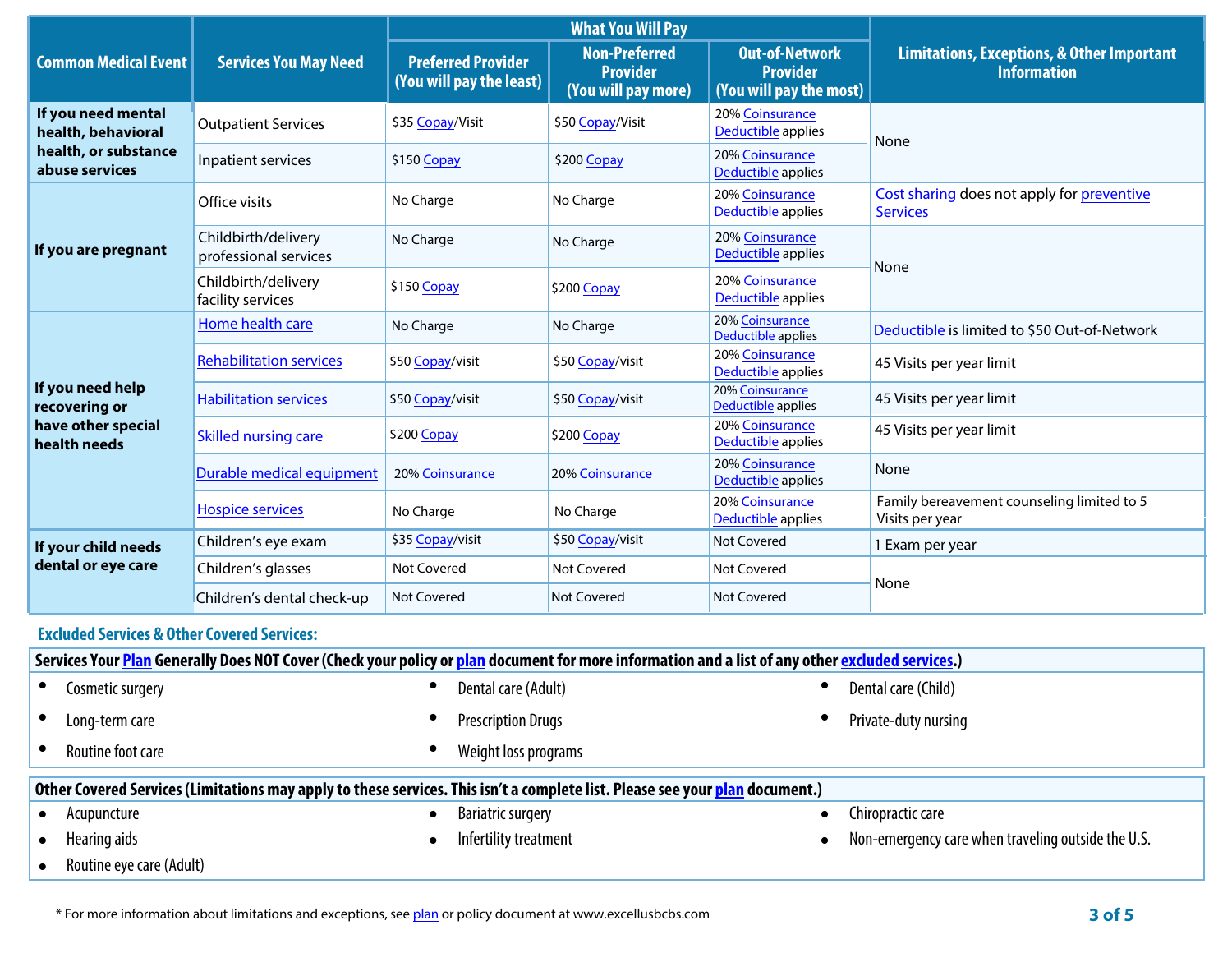Your Rights to Continue Coverage: There are agencies that can help if you want to continue your coverage after it ends. The contact information for those agencies is: Department of Labor's Employee Benefits Security Administration at 1-866-444-EBSA (3272) or www.dol.gov/ebsa/healthreform. Other coverage options may be available to you too, including buying individual insurance coverage through **the Health Insurance Marketplace. For more information about the Marketplace, visit www.HealthCare.gov or call 1-800-318-2596.**

Your Grievance and Appeals Rights: There are agencies that can help if you have a complaint against your plan for a denial of a claim. This complaint is called a grievance or appeal. For more information **about your rights, look at the explanation of benefits you will receive for that medical claim. Your plan documents also provide complete information to submit a claim, appeal, or a grievance for any reason** 

**to your plan. For more information about your rights, this notice, or assistance, contact: the phone number on Your ID card or www.excellusbcbs.com; Department of Labor's Employee Benefits Security Administration at 1-866-444-EBSA (3272) or www.dol.gov/ebsa/healthreform; New York State Department of Financial Services Consumer Assistance Unitat 1-800-342-3736 or www.dfs.ny.gov.** Additionally, a consumer assistance program can help you file your appeal. Contact the Consumer Assistance Program at 1-888-614-5400, or e-mail cha@cssny.org or www.communityhealthadvocates.org. **A list of states with Consumer Assistance Programs is available at: www.dol.gov/ebsa/healthreform and www.cms.gov/CCIIO/Resources/Consumer-Assistance-Grants.**

#### **Does this plan provide Minimum Essential Coverage? Yes**

Minimum Essential Coverage generally includes plans, health insurance available through the Marketplace or other individual market policies, Medicare, Medicaid, CHIP, TRICARE, and certain other coverage. **If you are eligible for certain types of Minimum Essential Coverage, you may not be eligible for the premium tax credit.**

#### **Does this plan meet the Minimum Value Standards? Yes**

**If your plan doesn't meet the Minimum Value Standards, you may be eligible for a premium tax credit to help you pay for a plan through the Marketplace.**

**––––––––––––––––––––––***To see examples of how this plan might cover costs for a sample medical situation, see the next section.–––––––––––***–––––––**

# **Prescription Drug Coverage - Required coverage under the Affordable Care Act (ACA)**

For women, generic contraceptives are covered with a copay of \$0. If there is no generic equivalent, the copay is \$0 for a brand name contraceptive. The deductible under POS D would not apply if you have a \$0 copay. All other plan rules will otherwise apply. Note: If there is a medical reason certified by your physician through the prior authorization process that you are unable to take the generic equivalent, the copay for the brand contraceptive would be \$0.

There will be a \$0 copay for breast cancer risk-reducing medications (tamoxifen or raloxifene) for patients age 35 and older who have not had a breast cancer diagnosis, who are at increased risk for breast cancer, and who are at low risk for adverse medication effects. In addition to the coverage required by the ACA, this \$0 copay also applies to patients age 35 and older who have had a breast cancer diagnosis. To qualify for coverage, preauthorization is required by the prescribing physician. Those covered under POS D do not need to meet the deductible before the \$0 copay. The prescribing physician can call 1-800-626-0072 to obtain the preauthorization.

All smoking cessation medications, including over-the-counter nicotine replacement products (e.g., nicotine patch, gum, lozenges), for those over the age of 18 will be covered in full for a quantity duration limit of 180 day supply within a 365 day period, provided there is a written prescription from a physician.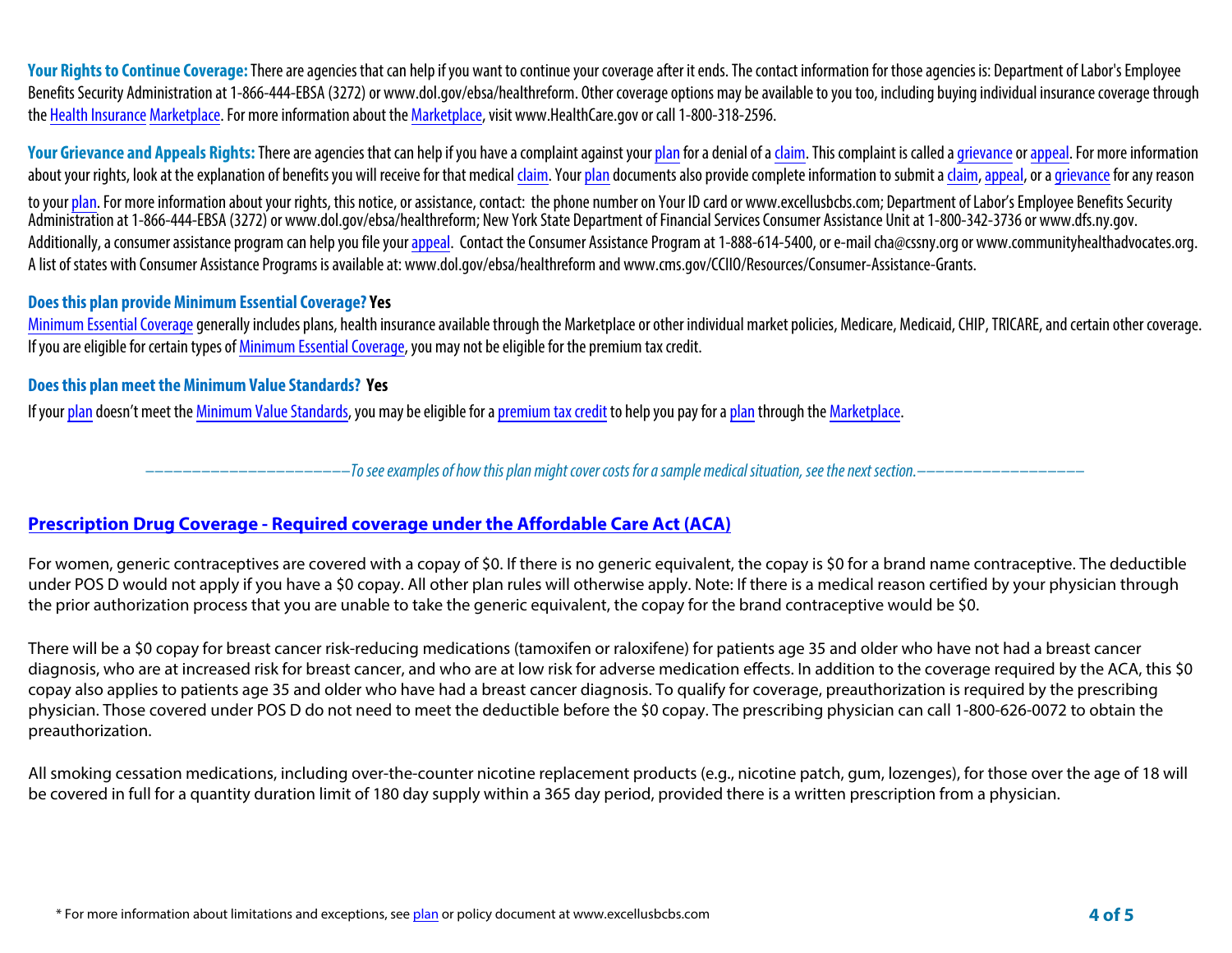

**This is not a cost estimator. Treatments shown are just examples of how this plan might cover medical care. Your actual costs will be different depending on the**  actual care you receive, the prices your providers charge, and many other factors. Focus on the cost sharing amounts (deductibles, copayments and coinsurance) and excluded services under the plan. Use this information to compare the portion of costs you might pay under different health plans. Please note these coverage examples **are based on self-only coverage.**

| Peg is Having a Baby<br>(9 months of in-network pre-natal care and a hospital delivery)                                                                                                                                                                                      |          | <b>Managing Joe's type 2 Diabetes</b><br>(a year of routine in-network care of a well-controlled<br>condition)                                                                                                                |         | <b>Mia's Simple Fracture</b><br>(in-network emergency room visit and follow up care)                                                                                                                            |                             |
|------------------------------------------------------------------------------------------------------------------------------------------------------------------------------------------------------------------------------------------------------------------------------|----------|-------------------------------------------------------------------------------------------------------------------------------------------------------------------------------------------------------------------------------|---------|-----------------------------------------------------------------------------------------------------------------------------------------------------------------------------------------------------------------|-----------------------------|
| The <mark>plan's</mark> overall <mark>deductible</mark><br>\$0<br>\$35<br><b>Specialist copayment</b><br>\$150<br><b>Hospital (facility) copayment</b><br>20%<br>Other coinsurance                                                                                           |          | The plan's overall deductible<br>\$0<br>\$35<br><b>Specialist copayment</b><br>\$150<br><b>Hospital (facility) copayment</b><br>20%<br><b>Other coinsurance</b>                                                               |         | The plan's overall deductible<br><b>Specialist copayment</b><br><b>Hospital (facility) copayment</b><br><b>Other coinsurance</b>                                                                                | \$0<br>\$35<br>\$150<br>20% |
| This EXAMPLE event includes services like:<br>Specialist office visits (prenatal care)<br><b>Childbirth/Delivery Professional Services</b><br><b>Childbirth/Delivery Facility Services</b><br>Diagnostic tests (ultrasounds and blood work)<br>Specialist visit (anesthesia) |          | This EXAMPLE event includes services like:<br>Primary care physician office visits (including disease education)<br>Diagnostic tests (blood work)<br>Prescription drugs<br>Durable medical equipment ( <i>glucose meter</i> ) |         | This EXAMPLE event includes services like:<br>Emergency room care (including medical supplies)<br>Diagnostic test (x-ray)<br>Durable medical equipment (crutches)<br>Rehabilitation services (physical therapy) |                             |
| <b>Total Example Cost</b>                                                                                                                                                                                                                                                    | \$12,700 | <b>Total Example Cost</b>                                                                                                                                                                                                     | \$5,600 | <b>Total Example Cost</b>                                                                                                                                                                                       | \$2,800                     |
| In this example, Peg would pay:<br><b>Cost Sharing</b>                                                                                                                                                                                                                       |          | In this example, Joe would pay:<br><b>Cost Sharing</b>                                                                                                                                                                        |         | In this example, Mia would pay:<br>Cost Sharing                                                                                                                                                                 |                             |
| <b>Deductibles</b>                                                                                                                                                                                                                                                           | \$0      | <b>Deductibles</b>                                                                                                                                                                                                            | \$0     | \$0<br><b>Deductibles</b>                                                                                                                                                                                       |                             |
| <b>Copayments</b>                                                                                                                                                                                                                                                            | \$325    | Copayments                                                                                                                                                                                                                    | \$1,335 | Copayments                                                                                                                                                                                                      | \$215                       |
| \$0<br>Coinsurance                                                                                                                                                                                                                                                           |          | \$10<br>Coinsurance                                                                                                                                                                                                           |         | Coinsurance                                                                                                                                                                                                     | \$50                        |
| What isn't covered                                                                                                                                                                                                                                                           |          | What isn't covered                                                                                                                                                                                                            |         | What isn't covered                                                                                                                                                                                              |                             |

**Limits or exclusions** \$70 **Limits or exclusions** \$100 **Limits or exclusions** \$10 **The total Peg would pay is \$495 The total Joe would pay is \$1,445 The total Mia would pay is \$275**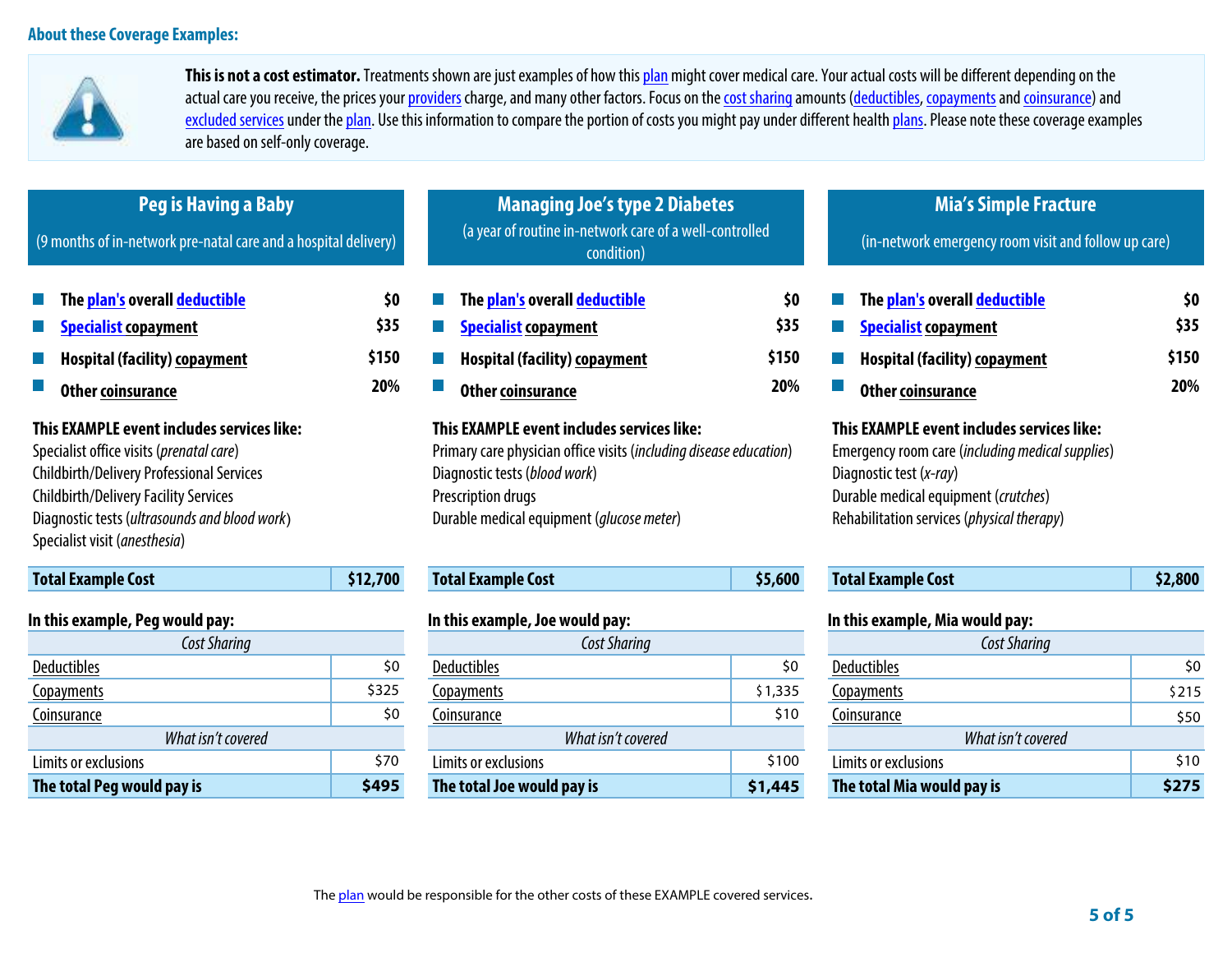### **Notice of Nondiscrimination**

Our Health Plan complies with federal civil rights laws. We do not discriminate on the basis of race, color, national origin, age, disability, or sex. The Health Plan does not exclude people or treat them differently because of race, color, national origin, age, disability, or sex.

The Health Plan:

- Provides free aids and services to people with disabilities to communicate effectively with us, such as:
	- $\circ$  Oualified sign language interpreters
	- $\circ$  Written information in other formats (large print, audio, accessible electronic formats, other formats)
- Provides free language services to people whose primary language is not English, such as:
	- $\circ$  Qualified interpreters
	- $\circ$  Information written in other languages

If you need these services, please refer to the enclosed document for ways to reach us.

If you believe that the Health Plan has failed to provide these services or discriminated in another way on the basis of race, color, national origin, age, disability, or sex, you can file a grievance with:

**Advocacy Department** Attn: Civil Rights Coordinator PO Box 4717 Syracuse, NY 13221 Telephone number: 1-800-614-6575 TTY number: 1-800-421-1220 Fax: 315-671-6656

You can file a grievance in person or by mail or fax. If you need help filing a grievance, the Health Plan's Civil Rights Coordinator is available to help you.

You can also file a civil rights complaint with the U.S. Department of Health and Human Services, Office for Civil Rights, electronically through the Office for Civil Rights Complaint Portal, available at https://ocrportal.hhs.gov/ocr/portal/lobby.jsf, or by mail or phone at:

U.S. Department of Health and Human Services 200 Independence Avenue, SW Room 509F, HHH Building Washington, D.C. 20201 1-800-368-1019, 800-537-7697 (TDD) Complaint forms are available at http://www.hhs.gov/ocr/office/file/index.html.